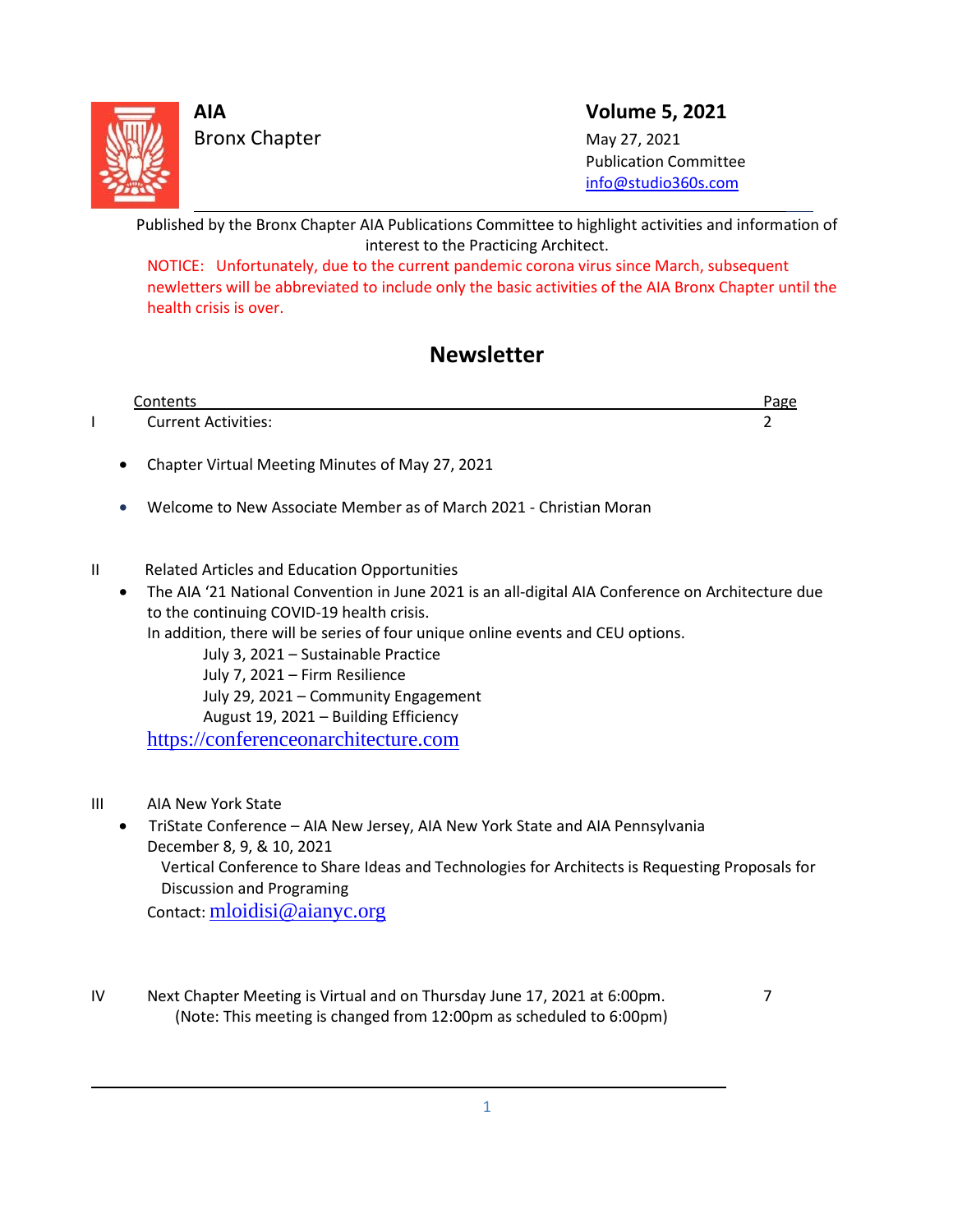#### I Current Activities



### May 27, 2021 AIA BRONX CHAPTER MEETING MINUTES

Meeting began at 6:05pm.

Attendees: William Davis Jr. **Peter Restivo** Ofe Clarke **Sales Representative** Sales Representative Sara Djazayeri J+J Flooring Bob Esnard Antonio Freda Ken H. Koons, Sr. Ken A. Koons, Jr. Robert Markisz Carlos Matute Julian Misiurski Martin Zelnik Bryan Zelnik Seymour Weintraub

Guest

### Agenda / Discussion:

1. Seminar:

The seminar on "Flooring and Acoustics" was presented by Peter Restivo, Sales Representative for J+J Flooring, J&J Flooring Group LLC 2021, located in Dalton, Georgia, one of the largest manufacturers of flooring in the country. The company was created in 1957 as a carpet company and over time developed into a diverse operation fabricating modular carpet, broadloom, LVT (Luxury Vinyl Tile) and Kenetex textile composite flooring.

Peter Restivo's presentation reviewed the relationship of noise, sound, and flooring and how the combination effects people when they are working, learning, and living in various building types. The seminar reviewed the science of acoustics and flooring by:

- Understanding how flooring impacts acoustics in the built environment.
- Assessing the acoustics properties of different floor coverings.
- Explaining the importance of considering acoustic properties when specifying flooring.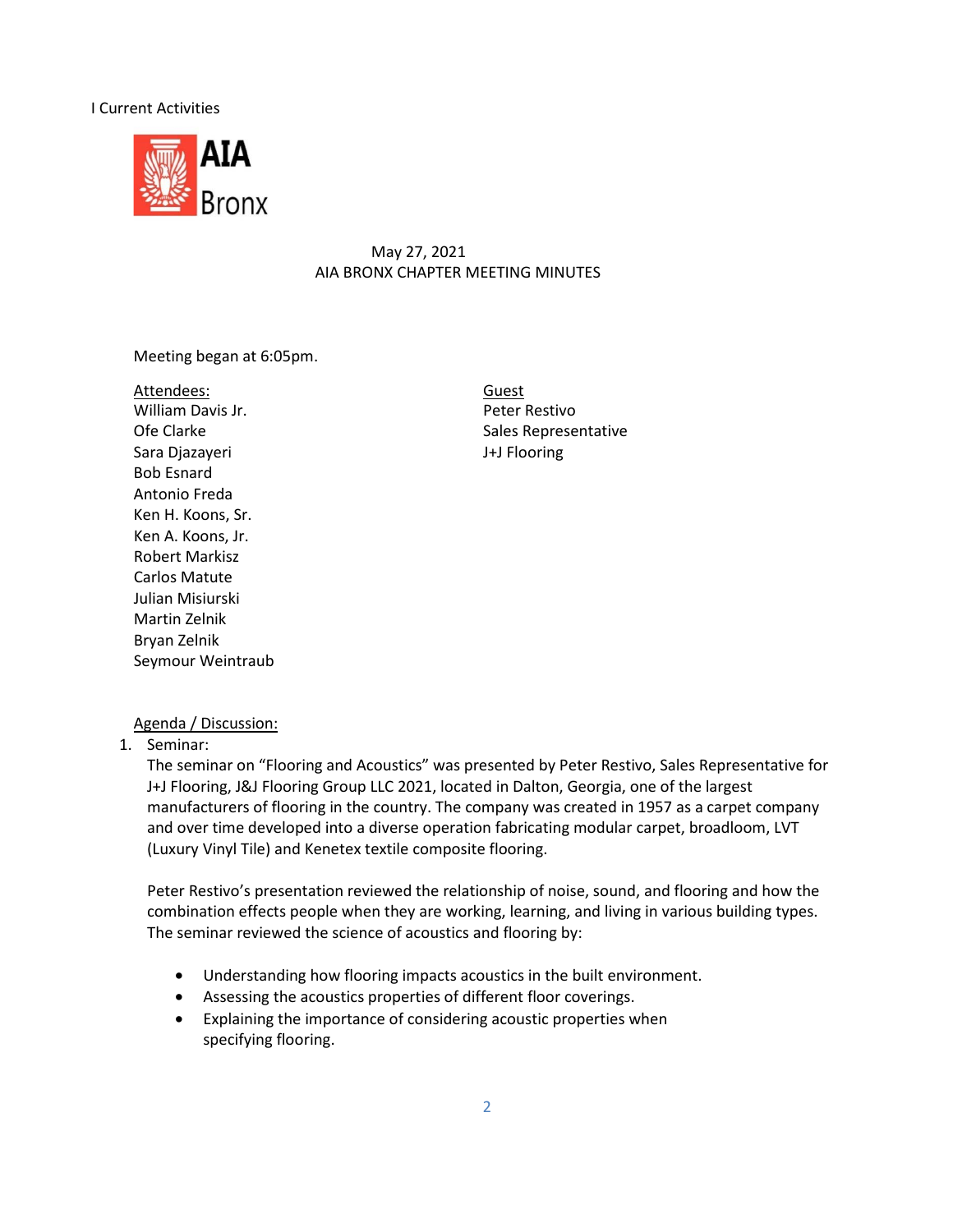- Identifying ways that acoustics impact patient and staff outcomes in hospitals, student performance in learning environments and business professionals in office settings.
- Understanding how acoustics can affect reimbursements to hospitals.

There have been several important studies such as; "The Future of Evidence Based Design" by David White Meyer and "Evidence-Based Design of Elementary and Secondary Schools" by Peter Lippmann. The studies outline how the impact of sound is basic to people communicating, working, learning and how it effects their health. Therefore, controlling the acoustic characteristics of space is important in all aspects of living. If designers can balance, sound and noise appropriately for how people use spaces within buildings, they will be more successful and comfortable. Peter outlined various hearing environments, hospitals, workspaces and learning spaces where people are more successful by controlling sound. As it turns out the type of flooring used in spaces is one of the most significant physical elements that control sound and acoustics.

Different types of floors and their coverings control sound differently. Flooring can control airborne, and structure borne noise up to; 30% using vinyl and rubber tile, 50% with carpeting, and using Textile composite flooring from 50 to 70%. Architects can make a difference by specifying flooring based on the needs to support the activities and goals of spaces. All flooring specifications should be selected based on the absorption and remediation needs building in addition to choosing colors and structural qualities of a flooring material.

Peter reviewed, the science of background noise utilizing hertz (ITZ) characteristics which measures the frequency waves as well as, the decibel (DB) the intensity which measures (loudness). He illustrated the flooring Sound Pressure Levels (SPL) demonstrated in the chart below:

| <b>Sound Environment</b>                | Sound                 | <b>Approximate Loudness with</b> |  |
|-----------------------------------------|-----------------------|----------------------------------|--|
|                                         | <b>Pressure Level</b> | <b>Regard to Ordinary</b>        |  |
|                                         | (dBA SPL)             | Conversation                     |  |
| threshold of hearing                    | 0                     | don't hear anything              |  |
| broadcast studio interior or rustling   | 10                    | 1/32nd as loud as conversation   |  |
| leaves                                  |                       |                                  |  |
| quiet house interior or rural nighttime | 20                    | 1/16th as loud                   |  |
| quiet office interior or watch ticking  | 30                    | 1/8th as loud                    |  |
| quiet rural area or small theater       | 40                    | 1/4th as loud                    |  |
| quiet suburban area or dishwasher       | 50                    | $1/2$ as loud                    |  |
| in next room                            |                       |                                  |  |
| office interior or ordinary             | 60                    | ordinary conversation            |  |
| conversation                            |                       |                                  |  |
| vacuum cleaner at 10 ft.                | 70                    | twice as loud                    |  |
| passing car at 10 ft. or garbage        | 80                    | 4 times as loud                  |  |
| disposal at 3 ft.                       |                       |                                  |  |
| passing bus or truck at 10 ft. or food  | 90                    | 8 times as loud                  |  |
| blender at 3 ft.                        |                       |                                  |  |
| passing subway train at 10 ft. or gas   | 100                   | 16 times as loud                 |  |
| lawn mower at 3 ft.                     |                       |                                  |  |
| night club with band playing            | 110                   | 32 times as loud                 |  |
| threshold of pain                       | 120                   | 64 times as loud as              |  |
|                                         |                       | conversation (twice as           |  |
|                                         |                       | loud as night club)              |  |

dB SPL in Real Life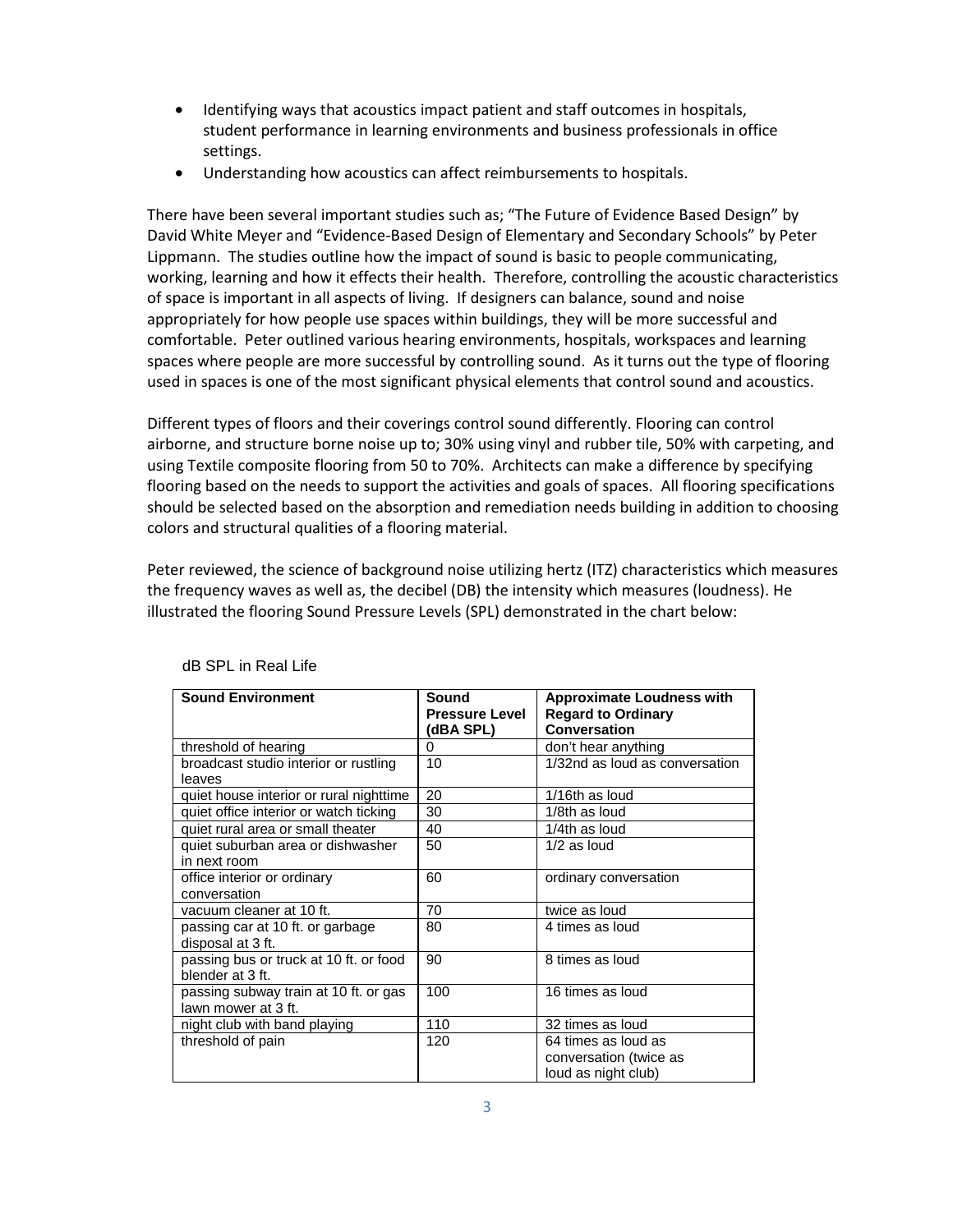Peter indicated that independent laboratory results shows that carpet and textile composite flooring control noise more effectively the any other floor covering. He concluded his presentation outlining and showing specific products that his company could help Chapter members in solving sound issues while being efficient and economical installing the appropriate flooring.

Peter's presentation was professional, informative, and well received by Chapter members. If members are interested in learning more about flooring converting, J+J Flooring or are interested in samples they should contact him at:

Peter Restivo J+J Flooring Cell: 631-459-3142 Email: [peter.restivo@jjflooring.com](mailto:peter.restivo@jjflooring.com)

#### 2. Adoption of April minutes:

The Minutes of April 15, 2021 were attached to the March meeting notice for members to review. The minutes were corrected by adding Bryan Zelnik's name, which was inadvertently omitted, and the corrected version of the Minutes were attached to the last Meeting Notice sent to members.

Marty Zelnik made a motion for approval of the corrected minutes, which was seconded by Ofe Clarke, and the April minutes were then unanimously approved.

#### 3. Next Meeting Dates:

Ofe Clarke requested the Chapter modify its virtual meeting schedule to only evening meetings which will allow for more member participation. The Chapter experienced over the last months, more virtual attendance at the 6:00pm meetings than 12:00pm. After a discussion, it was agreed that the Chapter will have 6:00pm evening meetings exclusively during the COVID crisis. Therefore, the future dates scheduled will be:

| June 17, 2021      | 6:00pm (Sponsor accepted the change from 12:00pm)        |
|--------------------|----------------------------------------------------------|
| September 23, 2021 | 6:00pm (Moving to in-person meetings will be discussed). |
| October 21. 2021   | 6:00pm                                                   |

Carlos Matute suggested that the Chapter, when in-person meetings resume, attempt to find a meeting location closer to subway lines. Sara Djazayeri reviewed the problem of finding an economical location that was near transit, which will have parking and serve food. She urged that members look for alternatives in the Bronx for the Chapter to consider. Our current venue, a restaurant in City Island was originally chosen because it allowed us a private room with no cost, parking was available, and members only had to eat a meal. Carlos then recommended that the Chapter consider having a highbred meeting which could allow members to attend virtually as well as in person to increase participation. It was agreed that the suggestions were good and this issue will be revisited in the fall.

#### 4. New York City – DOB:

Tony Freda reviewed the activities of the Architects Council of NYC where a recent unfair punishment of an Architect was discussed. He filed an application for a building listed by DOB as an "SRO", but not by DHCR (the New York State Housing Agency). The building is a three-unit residence functioning as a three-family house. DOB cited this action and imposed a penalty for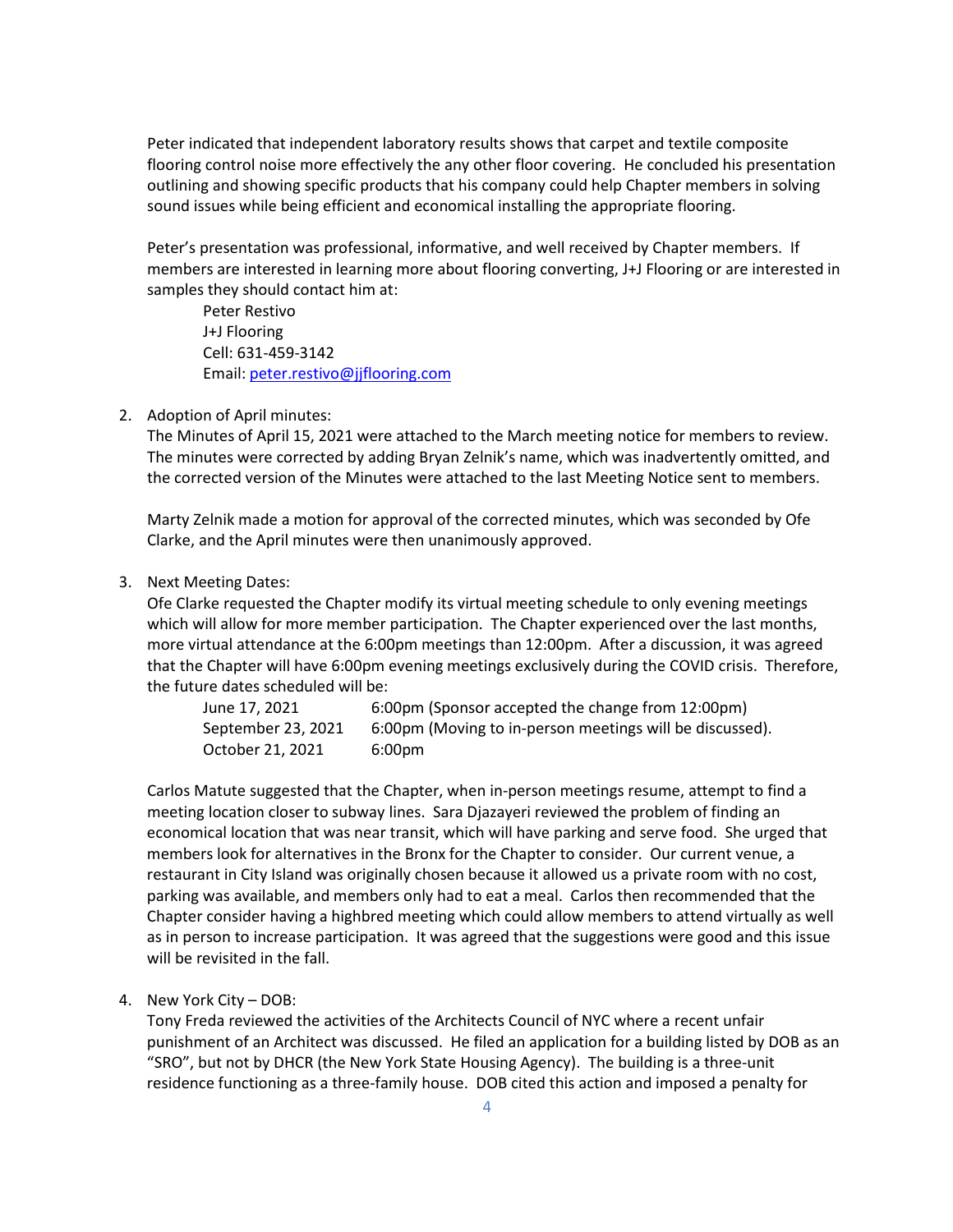three years not allowing the Architect to "legally" file anything with DOB, punishing him as a violator of "Tenant Harassment Laws". In addition, the Architect had all his DOB applications audited for several years. The result was that all filings and special inspections were reversed, and he was faulted for "erroneous", DOB approvals.

The Council used this unfair example of punishment to warn Architects to be very careful and read all the documents that they submit. A small or seeming "little" mistake can become very significant. Architects should check occupancy, the number of stairs and most importantly how DOB "characterizes" buildings. The Council wrote and urged the city to focus on "real" problem filings, affecting life safety or applicants who significantly misrepresent facts. DOB should not over punish for minor or disputable misrepresentations of codes or law.

The most recent new legislation that added to the Architects' responsibilities are the TPP (Tenant Protection Plan) changes. There is a new notice rule that make the DOB applicants responsible for certain occupied residential building owner's activities. The architect must be sure to notify DOB when an owner starts working in occupied buildings. The architect must be careful, as any "Tenant" issue can become a very serious problem. Unfortunately, "words" can become much more important than the drawings an architect submits.

Tony in addition, urged architects to be more aware of a new procedure for filing for a C.O. If there are separate buildings on a lot and even though all the buildings are on that one lot, the buildings need separate "Bin" numbers. This new interpretation when not followed can add unnecessary time or problems with a CO filing.

- 5. Chapter Committee:
	- Education:

Sara Djazayeri reported on the Education's committee's recent activities and Ofe Clarke showed two short videos of a student and a teacher describing their positive experience with the education committee's program and how much it meant to the elementary school children.

The committee hopes to schedule a new program in October and is looking to work with older High School or Middle School students to participate. Sara indicated that the success of the first program was based on locating a teacher to work cooperatively with the committee as well as finding a large volunteer Architectural firm willing and physically able to be involved with the program. Chapter members loved the presentation and hoped that the committee can continue its successful activities in the fall with a new program.

On a different issue, Sara and Ofe discussed utilizing the \$1,500 allocation for a Design Program in the Chapter's 2021 budget, by reprogramming it as a "grant" assisting a Bronx Architectural student in CCNY's architectural program. There was universal support among the members and the committee was charged with developing an implementation strategy for a ratification vote at the Chapter's next meeting.

• Emerging Professionals: (EP) Ofe Clarke reviewed the committee's discussion and their proposal to join with AIA Brooklyn as its first program activity. Brooklyn has organized a series of study group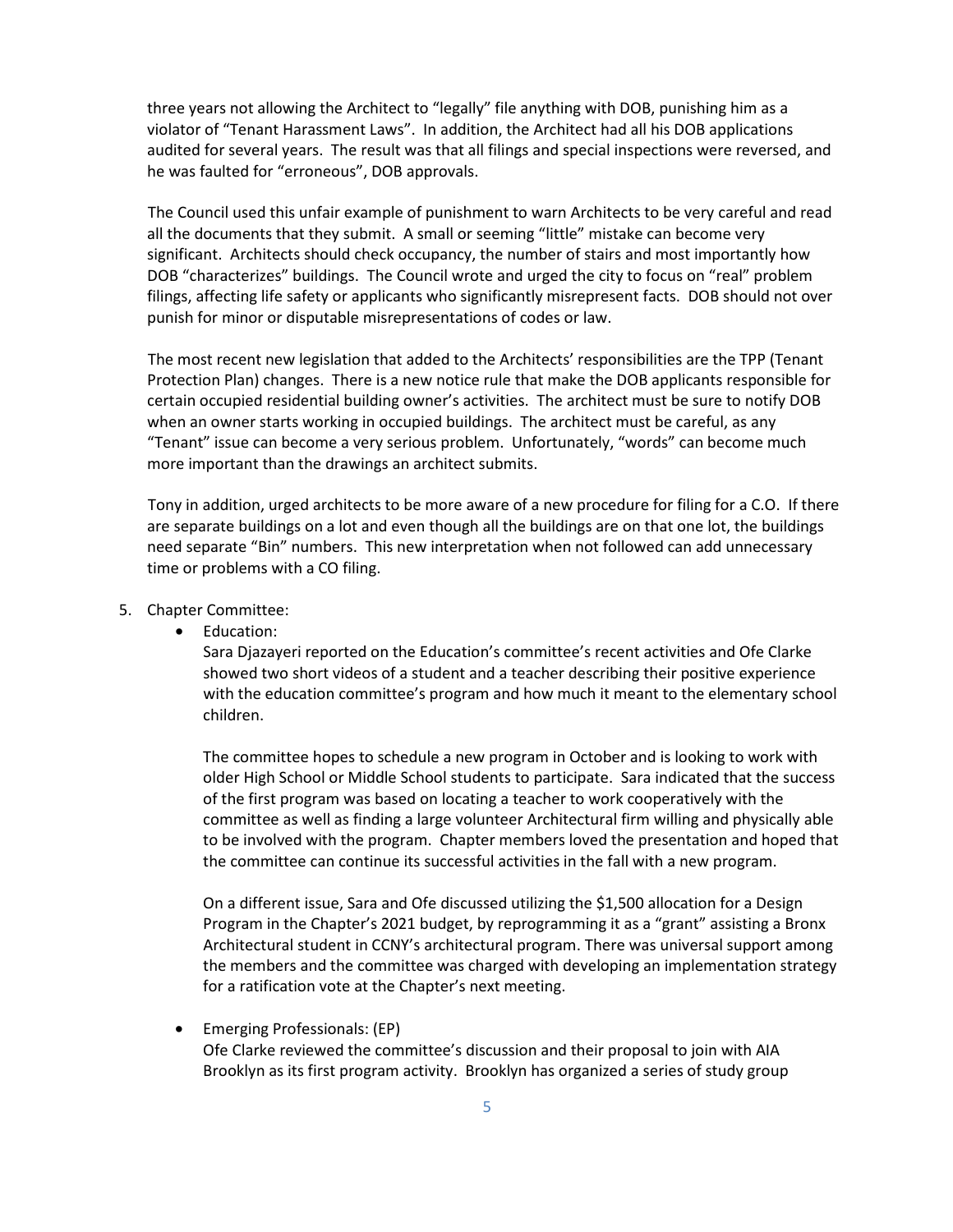sessions to help associate members with their efforts towards passing the registered licensing requirement. Ofe requested and the Chapter secretary forward a list of recent graduate Chapter members to measure their interest in participating with the committee study group. In conclusion, the Chapter also profusely thanked Ofe Clarke, for her involvement with Chapter activities, i.e., following through on the Education, Emerging Professional and the Blueprint Committees.

• Bronx Blueprint:

Bill Davis, the committee chairman indicated that at this meeting there will not be enough time to go over all the issues the committee discussed. He indicated that since some of the original Blueprint proposals, such as reaching out to local school children and having a mentoring program for young architects, are being implemented he will write a note to outline some of the additional thoughts the committee discussed.

However, to start Ofe Clarke, who has been very diligent, outlined an implement strategy idea, to quick start the mentorship program, previously discussed and supported by the Chapter. She suggested scheduling an outdoor meeting on July 15<sup>th</sup> where potential mentors and mentees would meet and hopefully link up. This thought resulted in a discussion where a suggested targeted pilot program was agreed on as a first step. The potential mentors and mentees would be contacted initially electronically or by phone, to best find who is interested in participating in this program first. The Chapter secretary will identify a list of new associate members that Ofe could reach out to, to measure the level of interest. In addition, she volunteered to write a short paragraph about the duties and responsibilities of being a mentor or mentee, which then could be discussed at the June meeting.

Bill Davis finished the committee's update by quickly summarizing the Blueprint Committees' efforts, which are centered on building on last years "Chapter Statements", of five pledges that the Chapter would try to realize. Bill's hope specifically, was to have the Chapter work towards implementing a "Virtual Summit" event that would try to put pull together community leaders, developers, cultural institutions, and other organizations that are trying to encourage Bronx diversity and inclusion. The goal of the Virtual event will be to publicize the Chapter and join with other groups who are trying to improve life and support successful community activities. Bill suggests that this might take more time than usually available in a normal Chapter meeting to review and fully explore. He will try to write something to describe the committee's thoughts to send to Chapter membership first, to see and measure willingness to be involved in implementing the pledges and/or the virtual summit.

After a brief discussion, the members thought perhaps scheduling a separate meeting virtually or in person over the summer might be the best way to have a full discussion and to get consensus for Chapter action.

#### 6. New Business:

As the meeting had been very long and there was no new business or issues to discuss. The meeting was adjourned at 8:42pm.